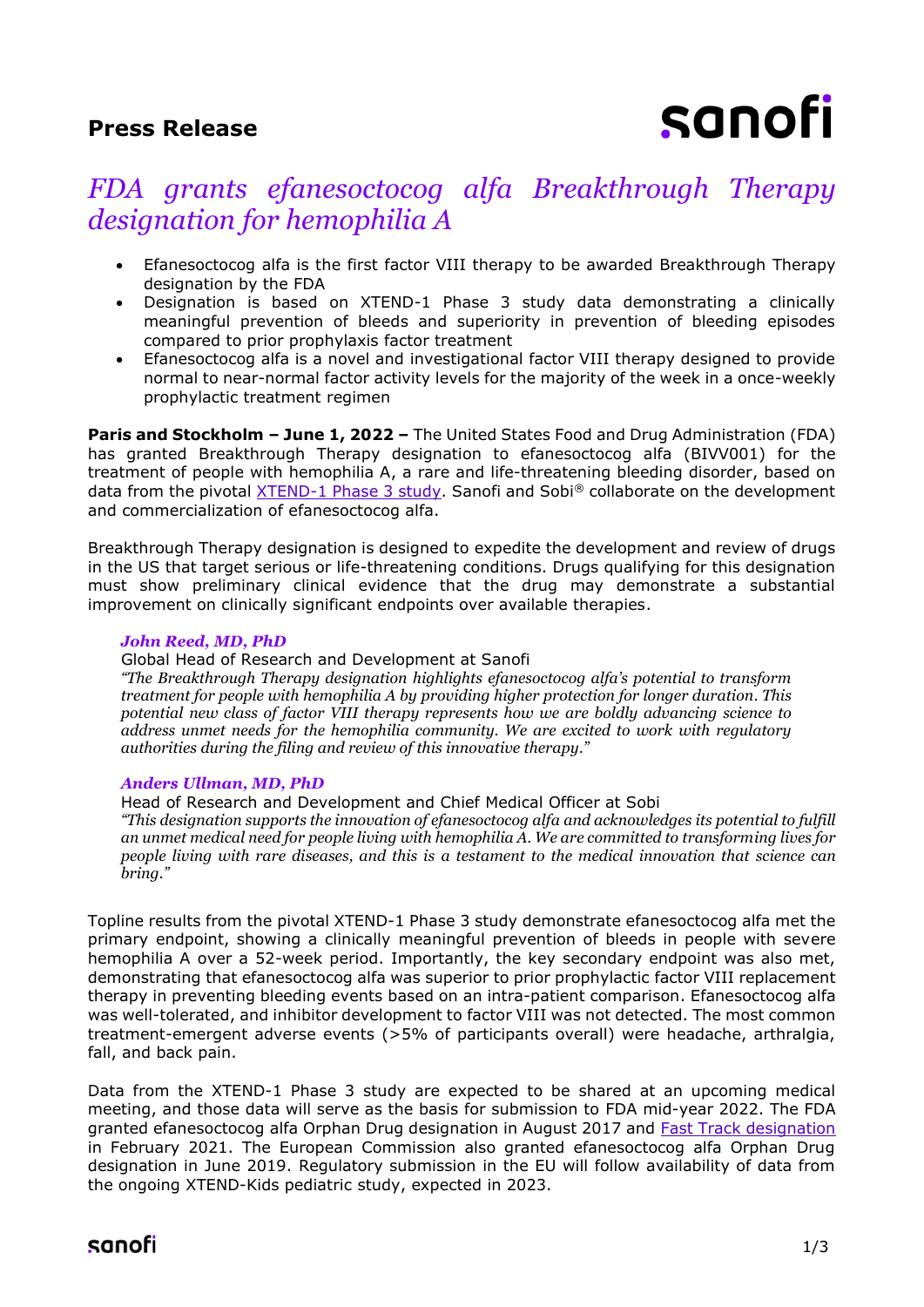Hemophilia A occurs in about one in 5,000 male births annually, and more rarely in females. It is a lifelong condition in which the ability of a person's blood to clot is impaired due to a coagulation factor deficiency. People with hemophilia can experience bleeding episodes that can cause pain, irreversible joint damage, and life-threatening hemorrhages. Unmet medical needs remain for people with hemophilia to strengthen protection, reduce treatment burden, and improve quality of life.

#### *About efanesoctocog alfa (BIVV001)*

Efanesoctocog alfa is a novel and investigational recombinant factor VIII therapy that is designed to extend protection from bleeds with once-weekly prophylactic dosing for people with hemophilia A. It builds on the innovative Fc fusion technology by adding a region of von Willebrand factor and XTEN® polypeptides to extend its time in circulation. It is the first investigational factor VIII therapy that has been shown to break through the von Willebrand factor ceiling, which imposes a half-life limitation on current factor VIII therapies. Efanesoctocog alfa is currently under clinical investigation and its safety and efficacy have not been evaluated by any regulatory authority.

#### *About the Sanofi and Sobi collaboration*

Sobi and Sanofi collaborate on the development and commercialization of Alprolix<sup>®</sup> and Elocta®/Eloctate®. The companies also collaborate on the development and commercialization of efanesoctocog alfa, an investigational factor VIII therapy with the potential to provide high sustained factor activity levels with once-weekly dosing for people with hemophilia A. Sobi has final development and commercialization rights in the Sobi territory (essentially Europe, North Africa, Russia and most Middle Eastern markets). Sanofi has final development and commercialization rights in North America and all other regions in the world excluding the Sobi territory.

#### *About Sobi®*

Sobi is a specialized international biopharmaceutical company transforming the lives of people with rare diseases. Providing sustainable access to innovative medicines in the areas of haematology, immunology and specialty care, Sobi has approximately 1,600 employees across Europe, North America, the Middle East and Asia. In 2021, revenue amounted to SEK 15.5 billion. Sobi's share (STO:SOBI) is listed on Nasdaq Stockholm. More about Sobi at sobi.com, LinkedIn and YouTube.

#### *About Sanofi*

We are an innovative global healthcare company, driven by one purpose: we chase the miracles of science to improve people's lives. Our team, across some 100 countries, is dedicated to transforming the practice of medicine by working to turn the impossible into the possible. We provide potentially life-changing treatment options and life-saving vaccine protection to millions of people globally, while putting sustainability and social responsibility at the center of our ambitions.

Sanofi is listed on EURONEXT: SAN and NASDAQ: SNY

#### *Sanofi Contacts:*

*Media Relations* **Sandrine Guendoul** | + 33 6 25 09 14 25 | [sandrine.guendoul@sanofi.com](mailto:sandrine.guendoul@sanofi.com) **Sally Bain** | + 1 617 834 6026 | [sally.bain@sanofi.com](mailto:sally.bain@sanofi.com)

#### *Investor Relations*

**Eva Schaefer-Jansen** | + 33 7 86 80 56 39 | [eva.schaefer-jansen@sanofi.com](mailto:eva.schaefer-jansen@sanofi.com) **Arnaud Delépine** | + 33 6 73 69 36 93 | [arnaud.delepine@sanofi.com](mailto:arnaud.delepine@sanofi.com) **Corentine Driancourt** | + 33 6 40 56 92 21 | [corentine.driancourt@sanofi.com](mailto:corentine.driancourt@sanofi.com) **Felix Lauscher** | + 1 908 612 7239 | [felix.lauscher@sanofi.com](mailto:felix.lauscher@sanofi.com) **Priya Nanduri** | +1 617 764 6418 | [priya.nanduri@sanofi.com](mailto:priya.nanduri@sanofi.com) **Nathalie Pham** | + 33 7 85 93 30 17 | [nathalie.pham@sanofi.com](mailto:nathalie.pham@sanofi.com)

*Sobi Contacts: Media Relations* For Sobi Media contacts, click [here.](https://www.sobi.com/en/media)

*Investor Relations*